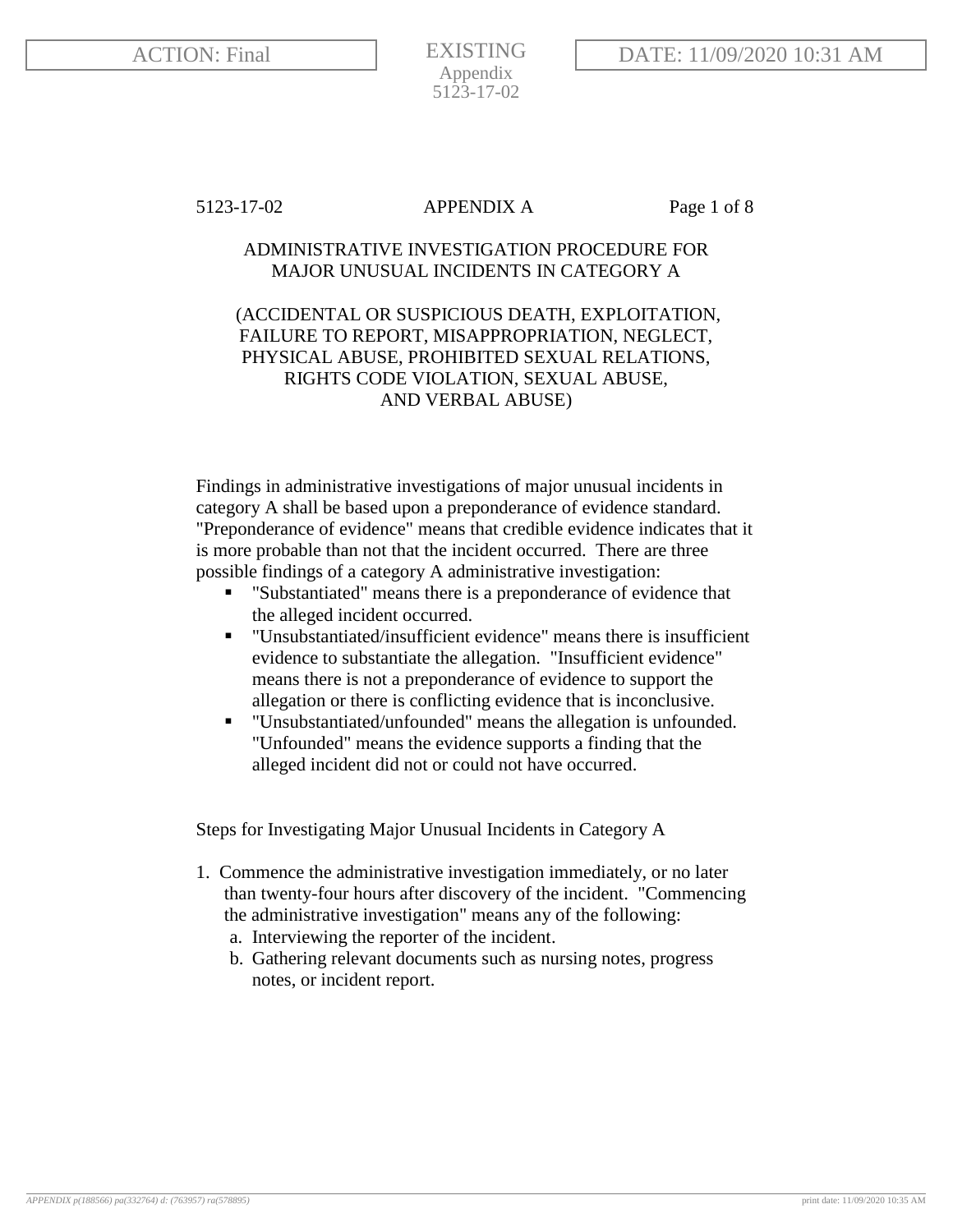- c. Notifying law enforcement or the public children's services agency and documenting the time, date, and name of the person notified. If law enforcement or the public children's services agency decides not to conduct an investigation, the investigative agent shall commence the administrative investigation.
- d. Initiating interviews with witnesses or victims.
- 2. Interview the victim no later than three working days following notification of the major unusual incident and document the results. Exceptions to this requirement are when the individual is unable to provide any information or the investigative agent determines that the circumstances warrant interviewing the individual later in the administrative investigation.
- 3. Visit the scene of the incident.
- 4. Secure physical evidence. Take photographs of injuries, as applicable. Secure and sketch and/or photograph the scene of the incident. Provide a detailed description of any injury that may have resulted from the incident, including the shape, color, and size. Take a photograph of any injury that may have resulted from the incident; record the name of the person who took the photograph and the date and time the photograph was taken. Provide a written description of the physical evidence along with the date, time, and location of the gathering of evidence. Photograph and/or describe materials or objects that played a part in the incident. Provide a written description, sketch, or photograph of the area where the incident occurred. Note environmental factors that may have caused or contributed to any injury.
- 5. Follow-up with law enforcement. Include a copy of the police report, as applicable.
- 6. Review all relevant documents relating to the primary person involved that form the basis for the reported incident and the relevant documents relating to the individual who is the alleged victim.
- 7. Interview persons who have relevant information about the incident and document the interviews. Interviews may be documented and statements taken via videotape, audiotape, or other means as appropriate. Gather written statements from all relevant witnesses.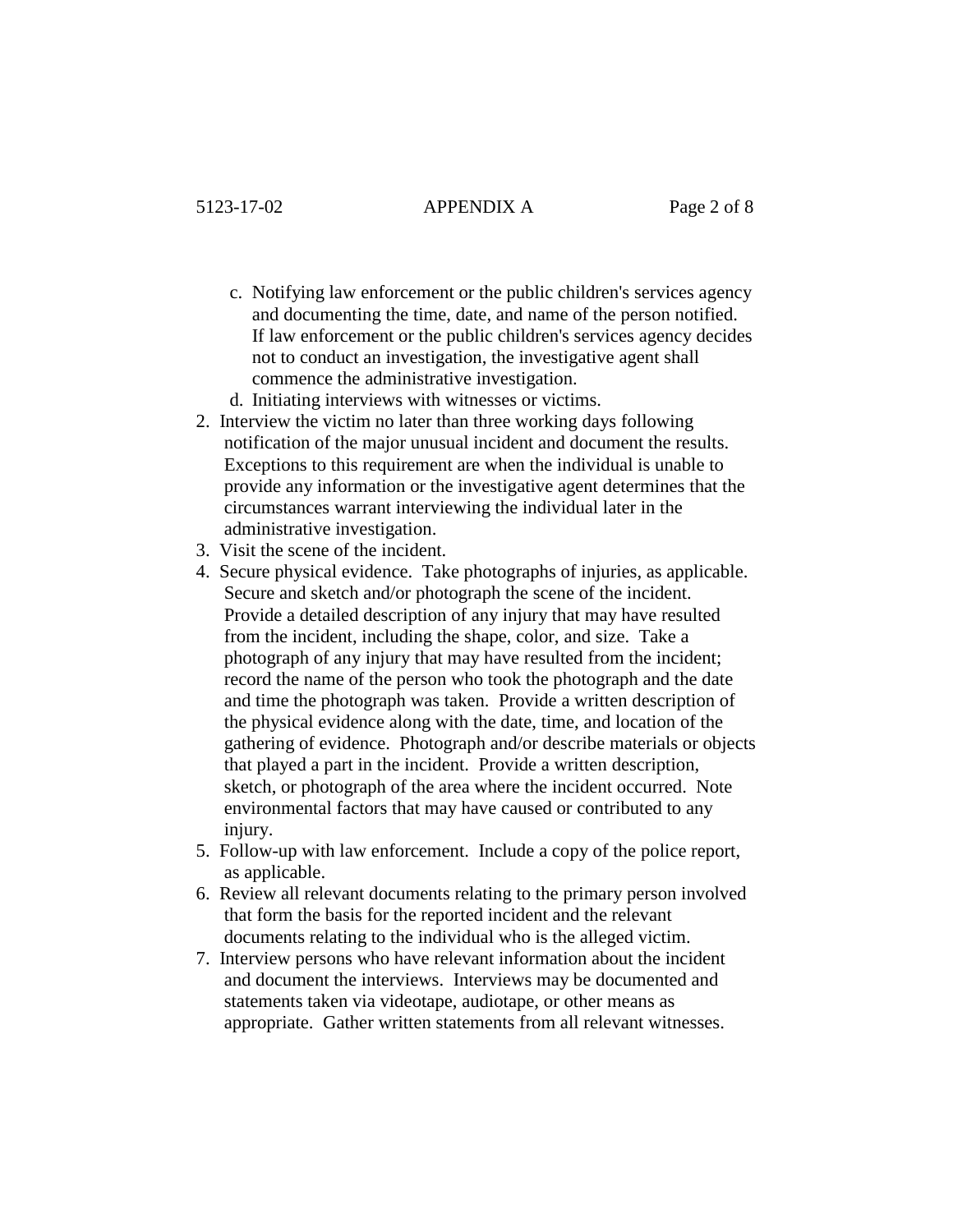- 8. Interview medical professionals as to the possible cause/age of the injuries and document the interviews. Include a statement from a qualified medical professional as to whether or not the injury is consistent with the description of the incident, including the apparent age of the injury and probable force necessary to cause the injury. Include a description of treatment received or ordered. Qualified medical professionals include, but are not limited to, physicians, nurses, emergency medical technicians, and therapists.
- 9. Conduct follow-up interviews if needed.
- 10. Evaluate all witnesses and documentary evidence in a clear, complete, and non-ambiguous manner.
- 11. Evaluate the relative credibility of the witnesses. Factors to be considered in judging the credibility of a witness include:
	- a. Whether the witness's statements are logical, internally consistent, and consistent with other credible statements and known facts (e.g., does the witness appear to leave out or not know about information that he or she should know about?);
	- b. Whether the witness was in a position to hear or see what is claimed;
	- c. Whether the witness has a history of being reliable and honest when reporting incidents or making statements regarding incidents;
	- d. Whether the witness has a special interest or motive for making a false statement (e.g., is there a possible bias of the witness?);
	- e. The relevant disciplinary history of the primary person involved, such as involvement in similar past allegations;
	- f. The witness's demeanor during the interview (e.g., did the witness appear evasive or not forthcoming?); and
	- g. Whether the witness did other things that might affect his or her credibility.
- 12. Complete a written report that:
	- a. Includes a clear statement of the allegation;
	- b. Includes a succinct and well-reasoned analysis of the evidence;
	- c. Includes a clearly stated conclusion that identifies which allegations were and were not substantiated;
	- d. Identifies the causes and contributing factors to the incident; and
	- e. Addresses preventive measures that have been implemented.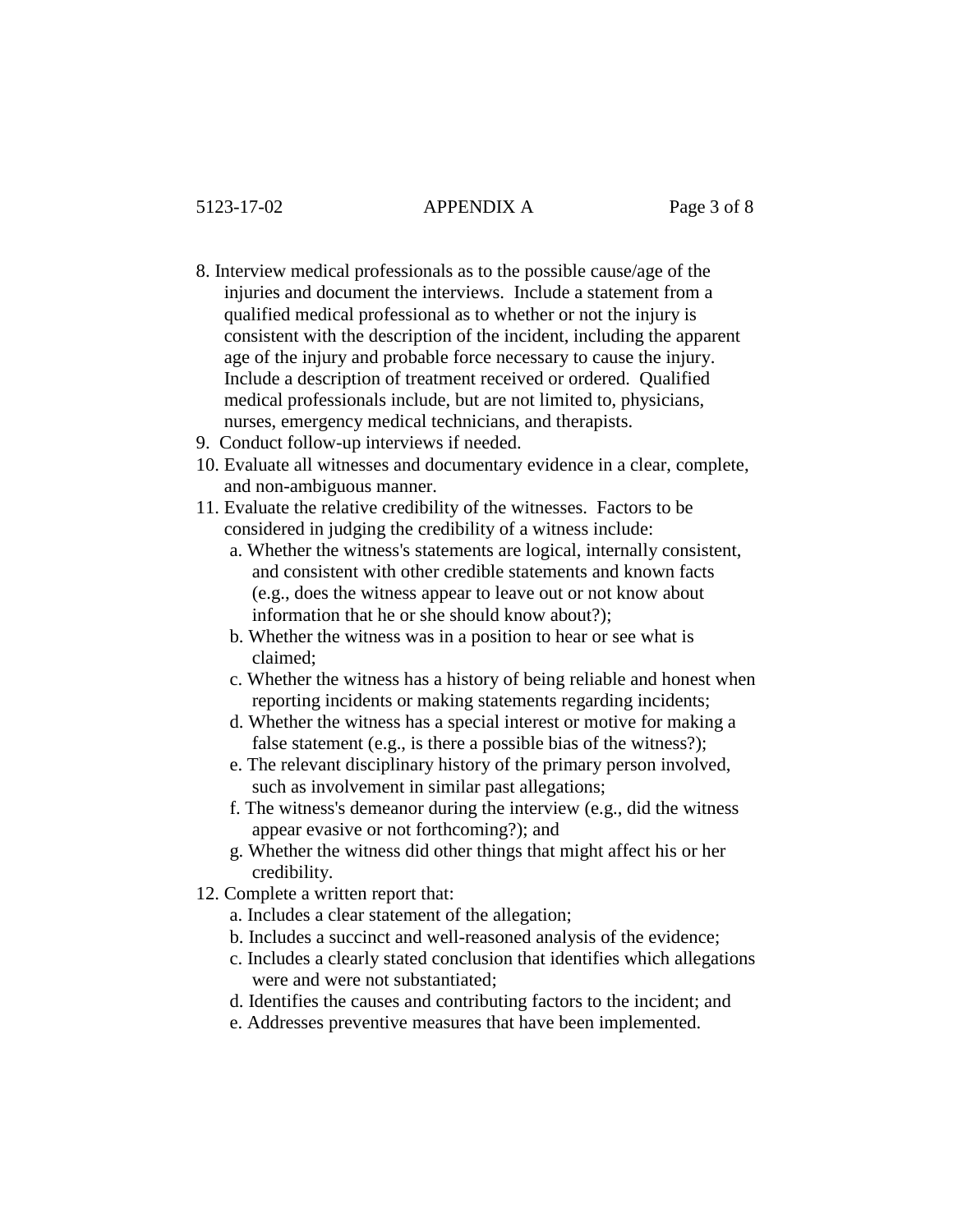### 5123-17-02 APPENDIX A Page 4 of 8

Incident Specific Requirements – Accidental or Suspicious Death

- 1. Provide a statement explaining why the death is considered accidental or suspicious.
- 2. Document relevant medical interventions, treatment, or care received by the individual.
- 3. Include a copy of the police and/or coroner's investigation report.
- 4. Complete the required questions following deaths as specified by the department.

Incident Specific Requirements – Exploitation or Misappropriation

When five or more people had access to the individual's property and the value of the property is fifty dollars or less, detailed questionnaires may be substituted for initial interviews. Follow-up interviews shall be conducted as indicated based on information included or omitted in responses to the detailed questionnaires.

- 1. Document that there was an unlawful or improper act of using an individual or an individual's resources for monetary or personal benefit or gain of the primary person involved.
- 2. Document the depriving, defrauding, or otherwise obtaining the real or personal property of an individual by means prohibited by the Revised Code. Include any indication of the intent of the primary person involved.
- 3. Describe any items taken from the individual or anything received by the primary person involved as a result of the exploitation or misappropriation.
- 4. Gather copies of all financial records related to the incident, including cancelled checks.
- 5. Document the time, date, and officer's name for law enforcement agency notification.
- 6. Include an indication of whether or not the individual may have consented to the taking of his or her property or to the exploitation.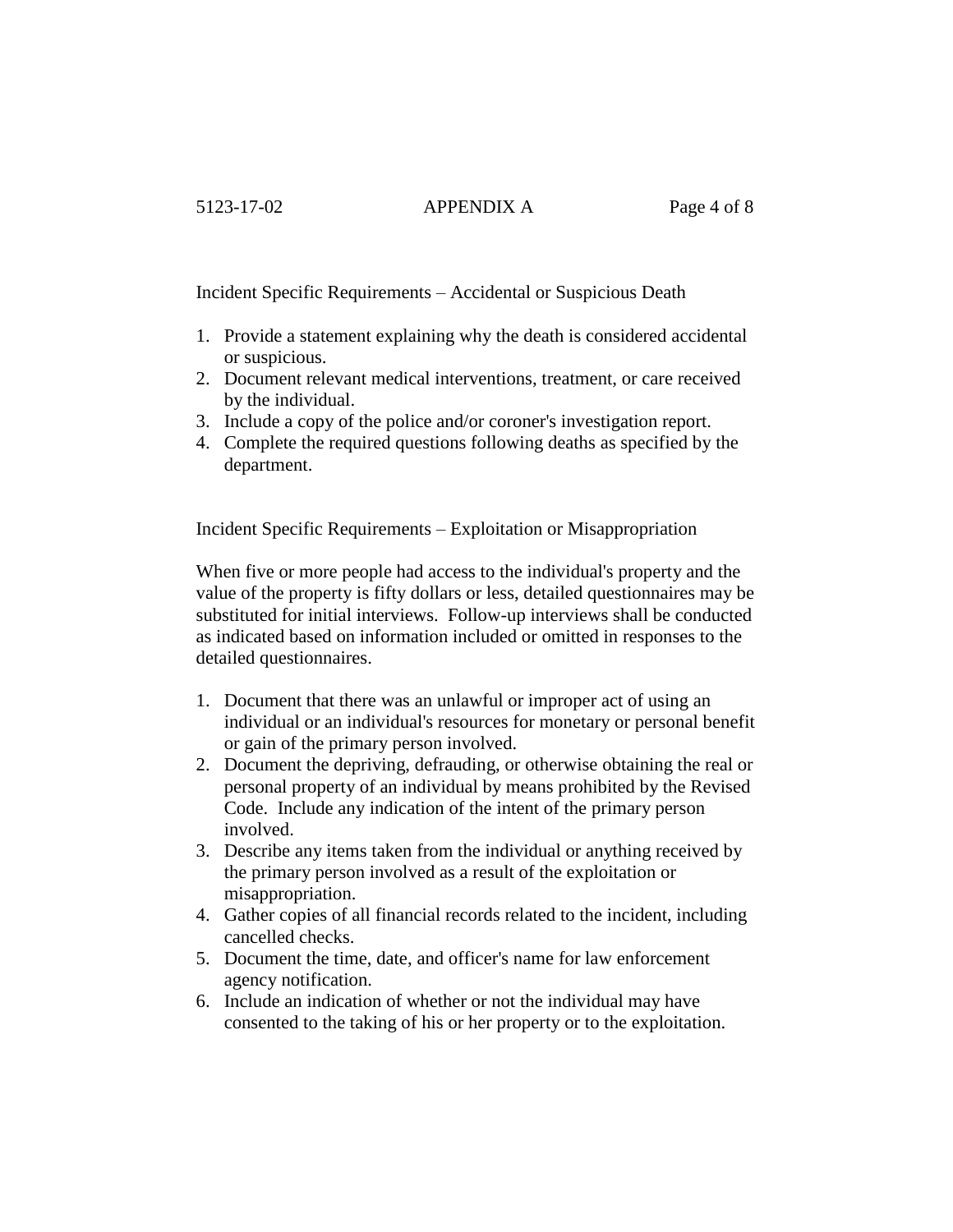- 7. Verify that the property belonged to the individual.
- 8. Provide a description of how the improper act occurred.
- 9. Obtain the outcome of a criminal case, if resolved.

Incident Specific Requirements – Failure to Report

- 1. Provide a statement indicating the abuse, neglect, exploitation, or misappropriation the primary person involved did not report, including when and how it occurred.
- 2. Provide a statement indicating that the primary person involved was aware of the abuse, neglect, exploitation, or misappropriation, including when and how the primary person involved became aware of the abuse, neglect, exploitation, or misappropriation.
- 3. Provide a statement of how the failure to report the abuse, neglect, exploitation, or misappropriation by the primary person involved caused physical harm or a substantial risk of harm to the individual; be specific regarding any wound, injury, or increased risk of harm to which the individual was exposed as a result of the failure to report.
- 4. Explain why the primary person involved knew or should have known that the failure to report would result in a substantial risk of harm to the individual.
- 5. Provide a written description of any injury.
- 6. Provide an explanation from the primary person involved of why he or she failed to report.
- 7. Provide a statement of any reasons or circumstances explaining the failure to report by the primary person involved.

Incident Specific Requirements – Neglect

- 1. Verify and document the duty of the primary person involved to provide care to the individual.
- 2. Document the medical care, personal care, or other support required but not provided by the primary person involved that consequently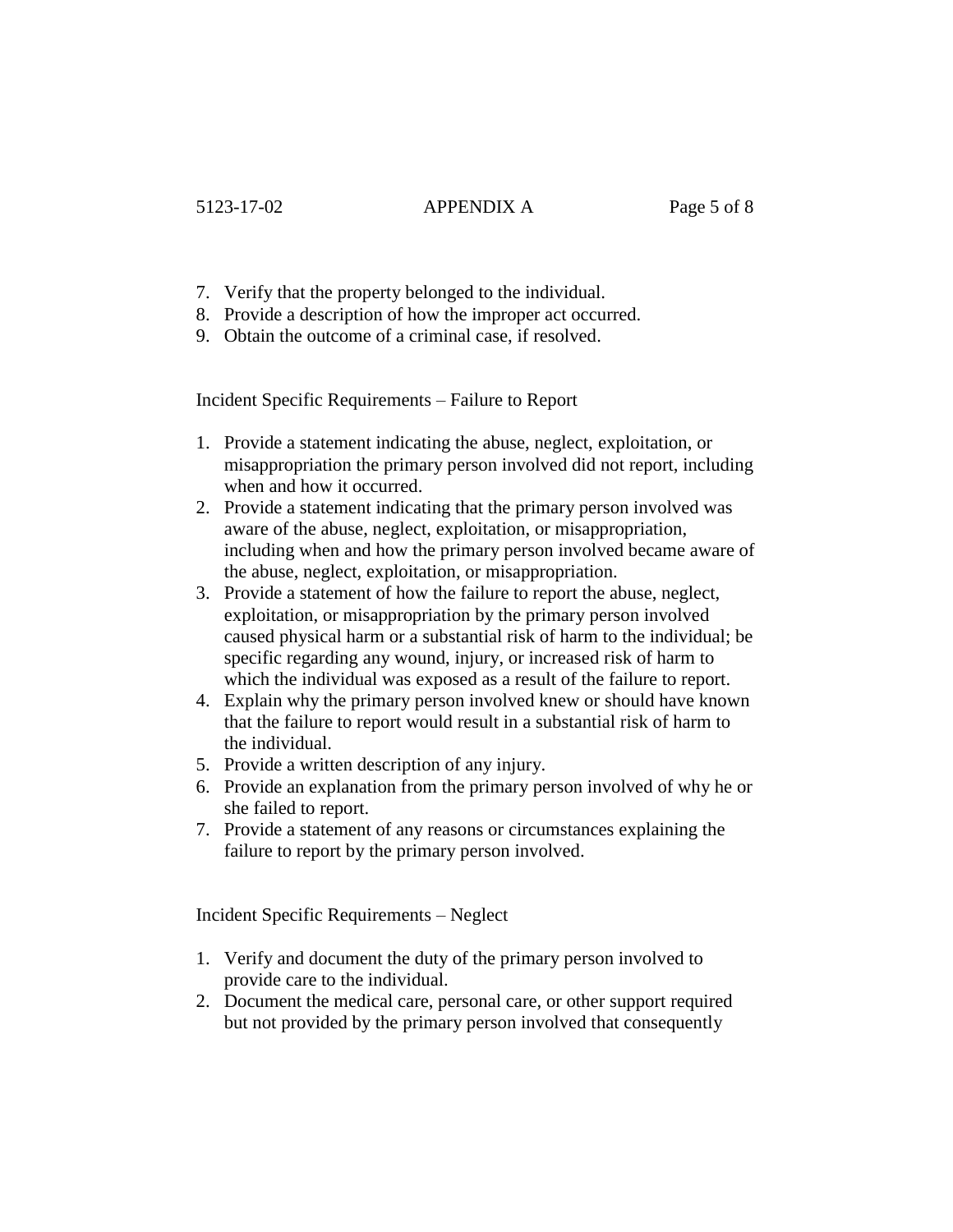#### 5123-17-02 APPENDIX A Page 6 of 8

resulted in serious injury or placed the individual or another person at risk of serious injury. Include the time period of the alleged neglect.

- 3. Verify and document the primary person involved had knowledge that the withheld medical care, personal care, or other support was needed by the individual. Such documentation might include the individual's plan of care, medical information available to the primary person involved, statements made by others to the primary person involved, statements made by the primary person involved, or training received by the primary person involved.
- 4. Verify that the action or inaction of the primary person involved resulted in serious injury or placed the individual or another person at risk of serious injury.
- 5. Specifically describe the serious injury or risk of serious injury caused by the action or inaction by the primary person involved.

Incident Specific Requirements – Physical Abuse

- 1. Provide written statements that include a description of the amount of physical force used which may include, but is not limited to, speed of the force, range of motion, open or closed hand (fist), the sound made by impact, texture of surface if the individual was dragged or pulled, and the distance the individual was dragged, pulled, or shoved.
- 2. Provide a description of the individual's reaction to the physical force used (e.g., the individual fell backward or the individual's head or other body part jerked backward) and any indication of pain or discomfort experienced by the individual which may include words, vocalizations, or body movements.
- 3. Include comments made during the incident by the primary person involved.
- 4. Document how the harm to the individual is linked to the physical force used by the primary person involved.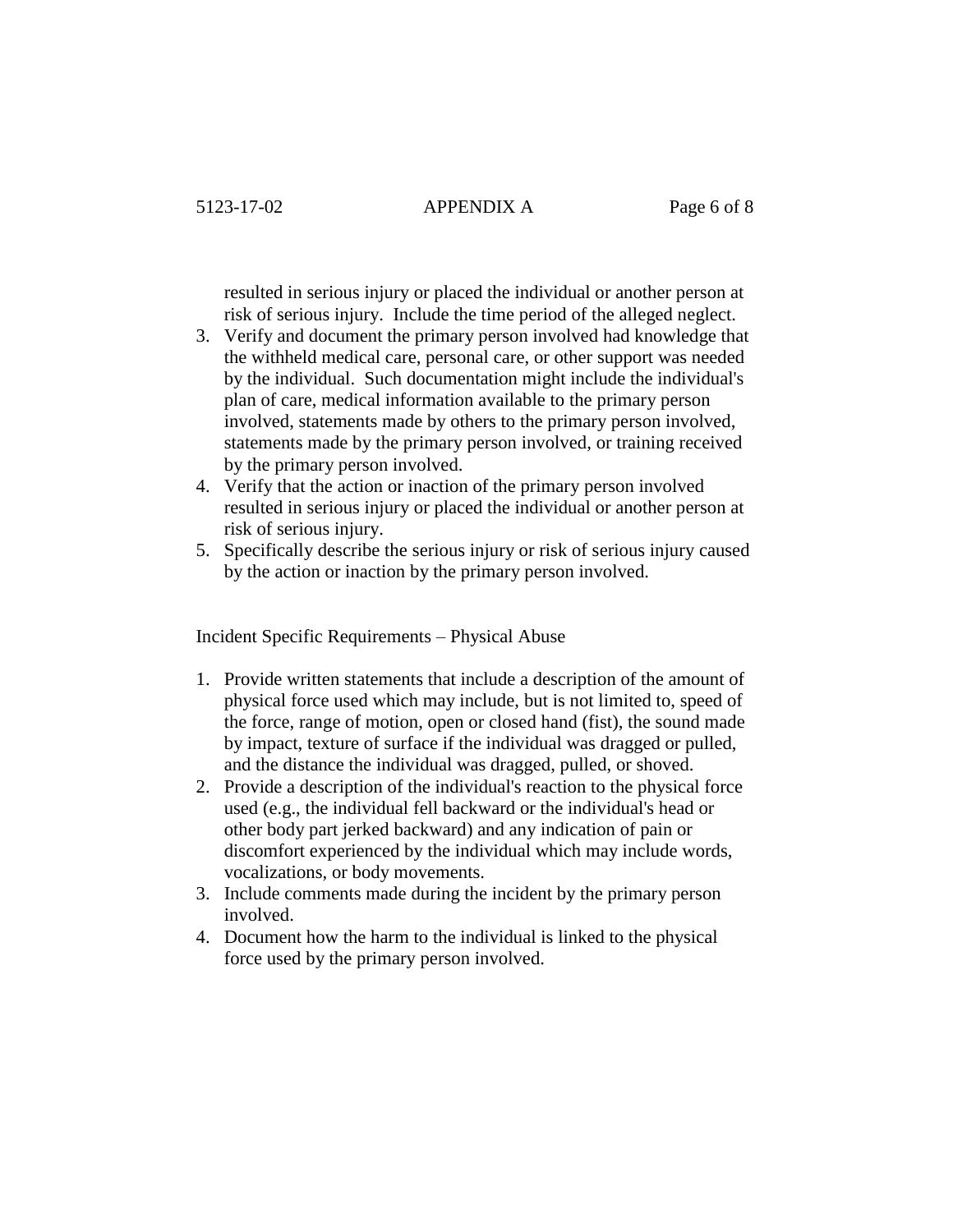# 5123-17-02 APPENDIX A Page 7 of 8

Incident Specific Requirements – Prohibited Sexual Relations

- 1. Describe and document the type of sexual conduct or contact.
- 2. Document whether or not the incident was consensual. (Note: Consent does not excuse sexual contact by a caregiver with an individual when the caregiver is paid to care for the individual.)
- 3. Verify and document that the primary person involved was providing paid care to the individual.
- 4. Verify and document that the primary person involved was not married to the individual.
- 5. Provide a statement of any known, long-term, personal relationship the primary person involved has with the individual or other circumstances relevant to the sexual contact or conduct.

Incident Specific Requirements – Rights Code Violation

- 1. Indicate the specific right or rights of the individual violated by the primary person involved and describe how each right was violated, including any information or circumstances relevant to the incident.
- 2. Describe the harm or risk of harm caused to the individual as a result of the rights code violation by the primary person involved.

Incident Specific Requirements – Sexual Abuse

- 1. Document that the sexual activity was unwanted or the individual was unwilling.
- 2. Document that the primary person involved engaged in importuning, voyeurism, public indecency, pandering, or prostitution with regard to an individual.
- 3. Document the individual's capacity to consent.
- 4. Document any touching of an erogenous zone for the apparent sexual arousal or gratification of either person.
- 5. Describe the sexual conduct/contact, including any penetration of the individual.